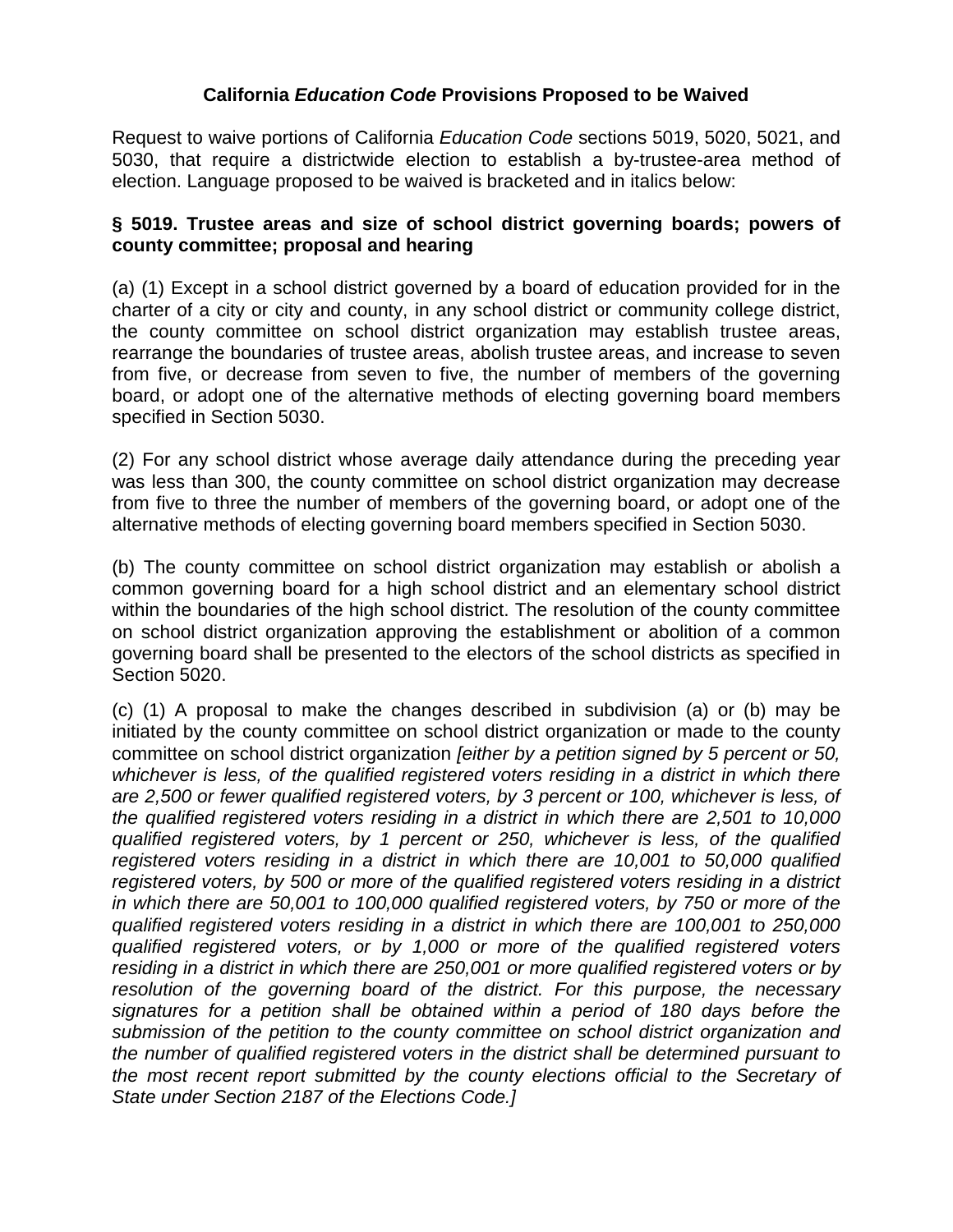(2) When a proposal is made [*pursuant to paragraph (1)*,] the county committee on school district organization shall call and conduct at least one hearing in the district on the matter. At the conclusion of the hearing, the county committee on school district organization shall approve or disapprove the proposal.

(d) If the county committee on school district organization approves pursuant to subdivision (a) [*the rearrangement of*] the boundaries of trustee areas for a particular district, then [*the rearrangement of*] the trustee areas shall be effectuated for the next district election occurring [*at least 120 days*] after [*its*] approval*[, unless at least 5 percent of the registered voters of the district sign a petition requesting an election on the proposed rearrangement of trustee area boundaries. The petition for an election shall be submitted to the county elections official within 60 days of the proposal's adoption by the county committee on school district organization. If the qualified registered voters approve pursuant to subdivision (b) or (c) the rearrangement of the boundaries to the trustee areas for a particular district, the rearrangement of the trustee areas shall be effective for the next district election occurring at least 120 days after its approval by the voters.]*

# **§ 5020. Presentation of proposal to electors**

[*(a) The resolution of the county committee approving a proposal to establish or abolish trustee areas, to adopt one of the alternative methods of electing governing board members specified in Section 5030, or to increase or decrease the number of members of the governing board shall constitute an order of election, and the proposal shall be presented to the electors of the district not later than the next succeeding election for members of the governing board.*]

(b) If a petition requesting an election on a proposal to rearrange trustee area boundaries is filed, containing at least 5 percent of the signatures of the district's registered voters as determined by the elections official, the proposal shall be presented to the electors of the district, at the next succeeding election for the members of the governing board, at the next succeeding statewide primary or general election, or at the next succeeding regularly scheduled election at which the electors of the district are otherwise entitled to vote, provided that there is sufficient time to place the issue on the ballot.

[*(c) If a petition requesting an election on a proposal to establish or abolish trustee areas, to increase or decrease the number of members of the board, or to adopt one of the alternative methods of electing governing board members specified in Section 5030 is filed, containing at least 10 percent of the signatures of the district's registered voters as determined by the elections official, the proposal shall be presented to the electors of the district, at the next succeeding election for the members of the governing board, at the next succeeding statewide primary or general election, or at the next succeeding regularly scheduled election at which the electors of the district are otherwise entitled to vote, provided that there is sufficient time to place the issue on the ballot. Before the proposal is presented to the electors, the county committee on school district organization may call and conduct one or more public hearings on the proposal.*]

(d) The resolution of the county committee approving a proposal to establish or abolish a common governing board for a high school and an elementary school district within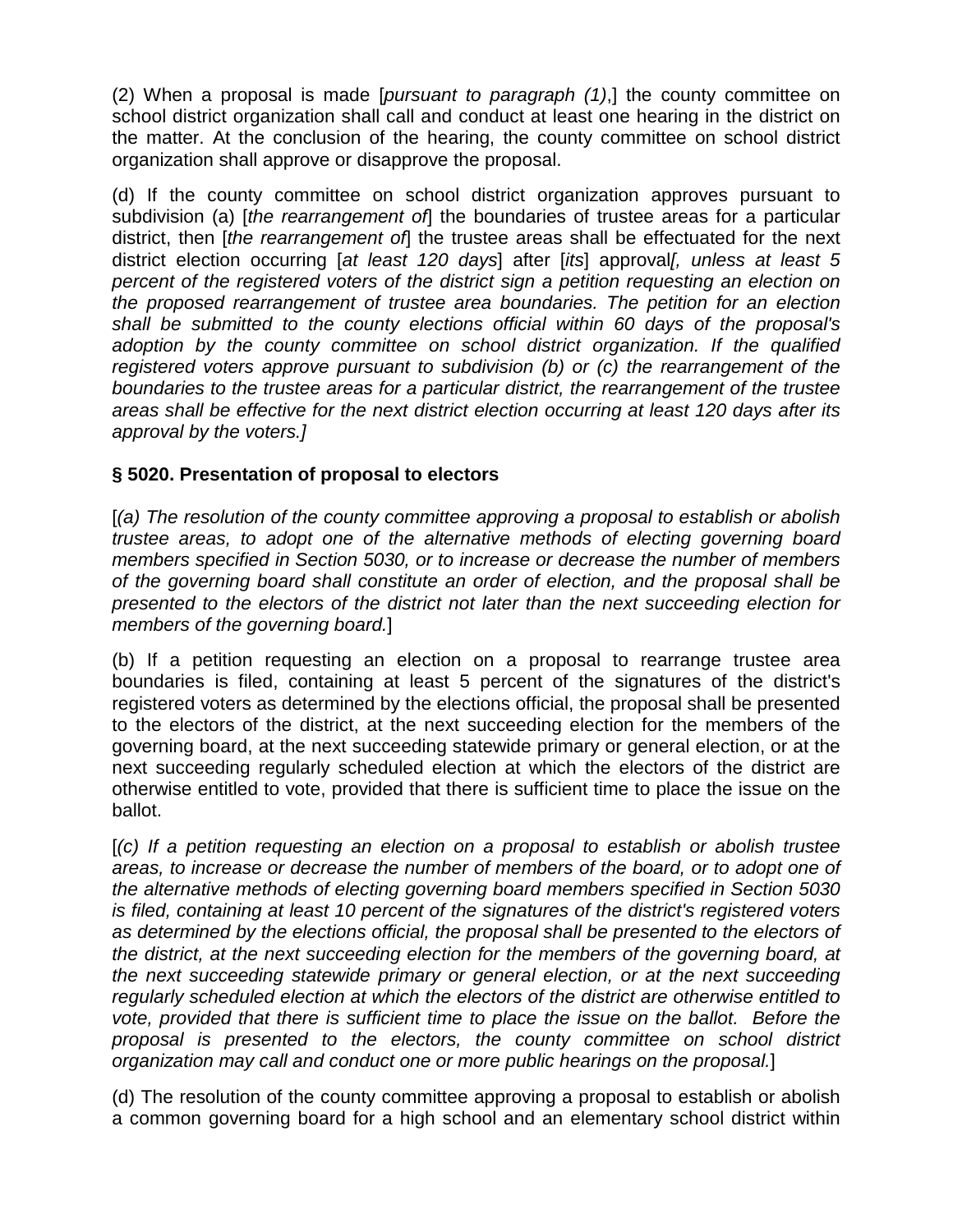the boundaries of the high school district shall constitute an order of election. The proposal shall be presented to the electors of the district at the next succeeding statewide primary or general election, or at the next succeeding regularly scheduled election at which the electors of the district are otherwise entitled to vote, provided that there is sufficient time to place the issue on the ballot.

[*(e) For each proposal there shall be a separate proposition on the ballot. The ballot shall contain the following words:*

*"For the establishment (or abolition or rearrangement) of trustee areas in \_\_\_\_ (insert name) School District --Yes" and "For the establishment (or abolition or rearrangement) of trustee areas in \_\_\_\_ (insert name) School District--No."*

*"For increasing the number of members of the governing board of \_\_\_\_ (insert name) School District from five to seven--Yes" and "For increasing the number of members of the governing board of \_\_\_\_ (insert name) School District from five to seven--No."*

*"For decreasing the number of members of the governing board of \_\_\_\_ (insert name) School District from seven to five--Yes" and "For decreasing the number of members of the governing board of \_\_\_\_ (insert name) School District from seven to five--No."*

*"For the election of each member of the governing board of the \_\_\_\_ (insert name) School District by the registered voters of the entire \_\_\_\_ (insert name) School District-- Yes" and "For the election of each member of the governing board of the \_\_\_\_ (insert name) School District by the registered voters of the entire \_\_\_\_ (insert name) School District--No."*

*"For the election of one member of the governing board of the \_\_\_\_ (insert name) School District residing in each trustee area elected by the registered voters in that trustee area--Yes" and "For the election of one member of the governing board of the \_\_\_\_ (insert name) School District residing in each trustee area elected by the registered voters in that trustee area--No."*

*"For the election of one member, or more than one member for one or more trustee areas, of the governing board of the \_\_\_\_ (insert name) School District residing in each trustee area elected by the registered voters of the entire \_\_\_\_ (insert name) School District--Yes" and "For the election of one member, or more than one member for one or more trustee areas, of the governing board of the \_\_\_\_ (insert name) School District residing in each trustee area elected by the registered voters of the entire \_\_\_\_ (insert name) School District--No."*

*"For the establishment (or abolition) of a common governing board in the \_\_\_\_ (insert name) School District and the \_\_\_\_ (insert name) School District--Yes" and "For the establishment (or abolition) of a common governing board in the \_\_\_\_ (insert name) School District and the \_\_\_\_ (insert name) School District--No."*

 *If more than one proposal appears on the ballot, all must carry in order for any to become effective, except that a proposal to adopt one of the methods of election of board members specified in Section 5030 which is approved by the voters shall become effective unless a proposal which is inconsistent with that proposal has been approved by a greater number of voters. An inconsistent proposal approved by a lesser number of*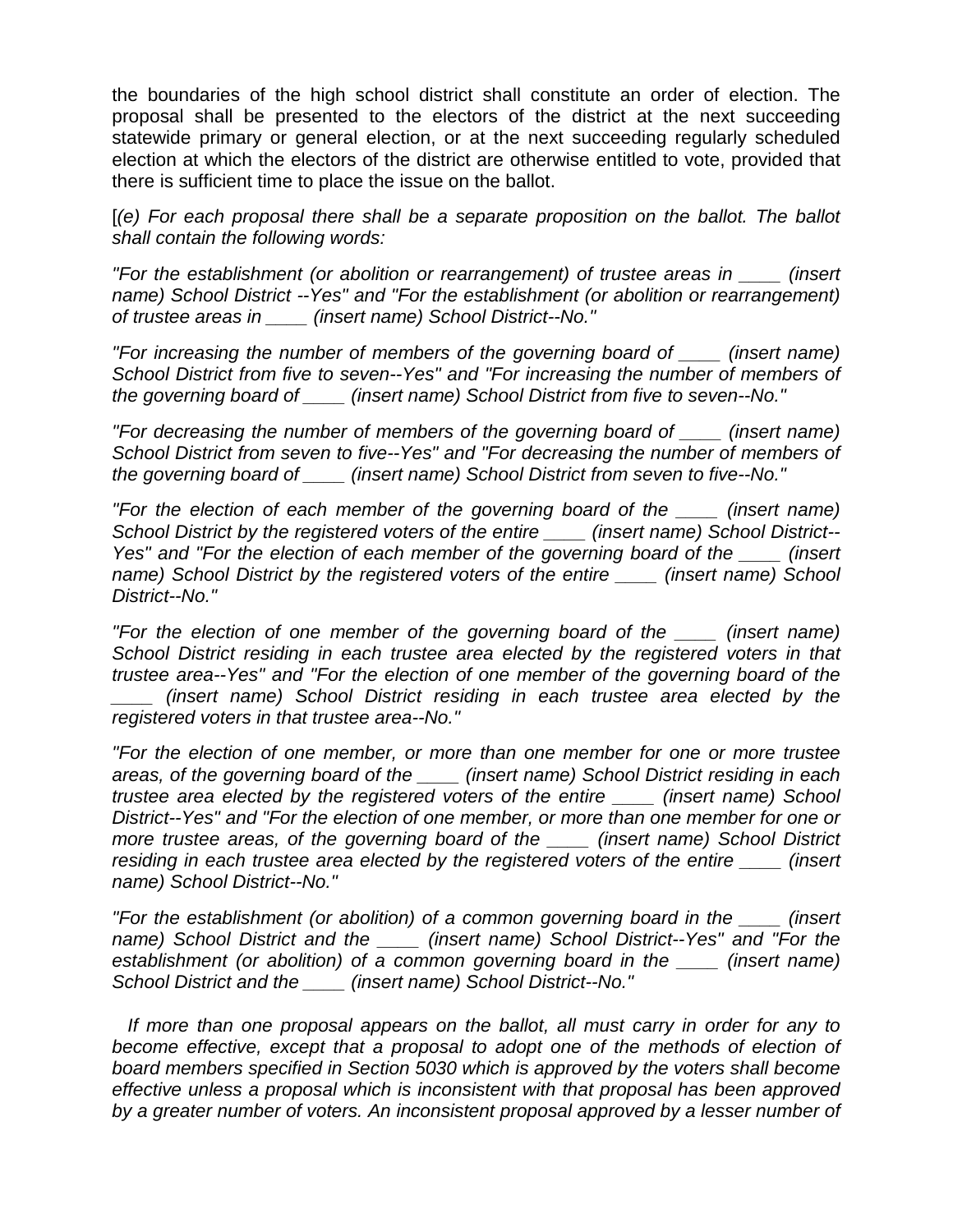*voters than the number which have approved a proposal to adopt one of the methods of election of board members specified in Section 5030 shall not be effective*.]

# **§ 5021. Incumbents to serve out terms despite approval of change**

(a) If a proposal for the establishment of trustee areas formulated *[under Sections 5019 and 5020]* is approved [*by a majority of the voters voting at the election*], any affected incumbent board member shall serve out his or her term of office and succeeding board members shall be nominated and elected in accordance with Section 5030. In the event two or more trustee areas are established [*at such election*] which are not represented in the membership of the governing board of the school district, or community college district the county committee shall determine by lot the trustee area from which the nomination and election for the next vacancy on the governing board shall be made.

(b) If a proposal for rearrangement of boundaries is approved by a majority of the voters voting on the measure, or by the county committee on school district organization when no election is required, and if the boundary changes affect the board membership, any affected incumbent board member shall serve out his or her term of office and succeeding board members shall be nominated and elected in accordance with Section 5030.

(c) If a proposal for abolishing trustee areas is approved by a majority of the voters voting at the election, the incumbent board members shall serve out their terms of office and succeeding board members shall be nominated and elected at large from the district.

# **§ 5030. Alternate method of election**

Except as provided in Sections 5027 and 5028, in any school district or community college district having trustee areas, the county committee on school district organization and the registered voters of a district, [*pursuant to Sections 5019 and 5020, respectively*,] may at any time recommend one of the following alternate methods of electing governing board members:

 (a) That each member of the governing board be elected by the registered voters of the entire district.

 (b) That one or more members residing in each trustee area be elected by the registered voters of that particular trustee area.

 (c) That each governing board member be elected by the registered voters of the entire school district or community college district, but reside in the trustee area which he or she represents.

 The recommendation shall provide that any affected incumbent member shall serve out his or her term of office and that succeeding board members shall be nominated and elected in accordance with the method recommended by the county committee.